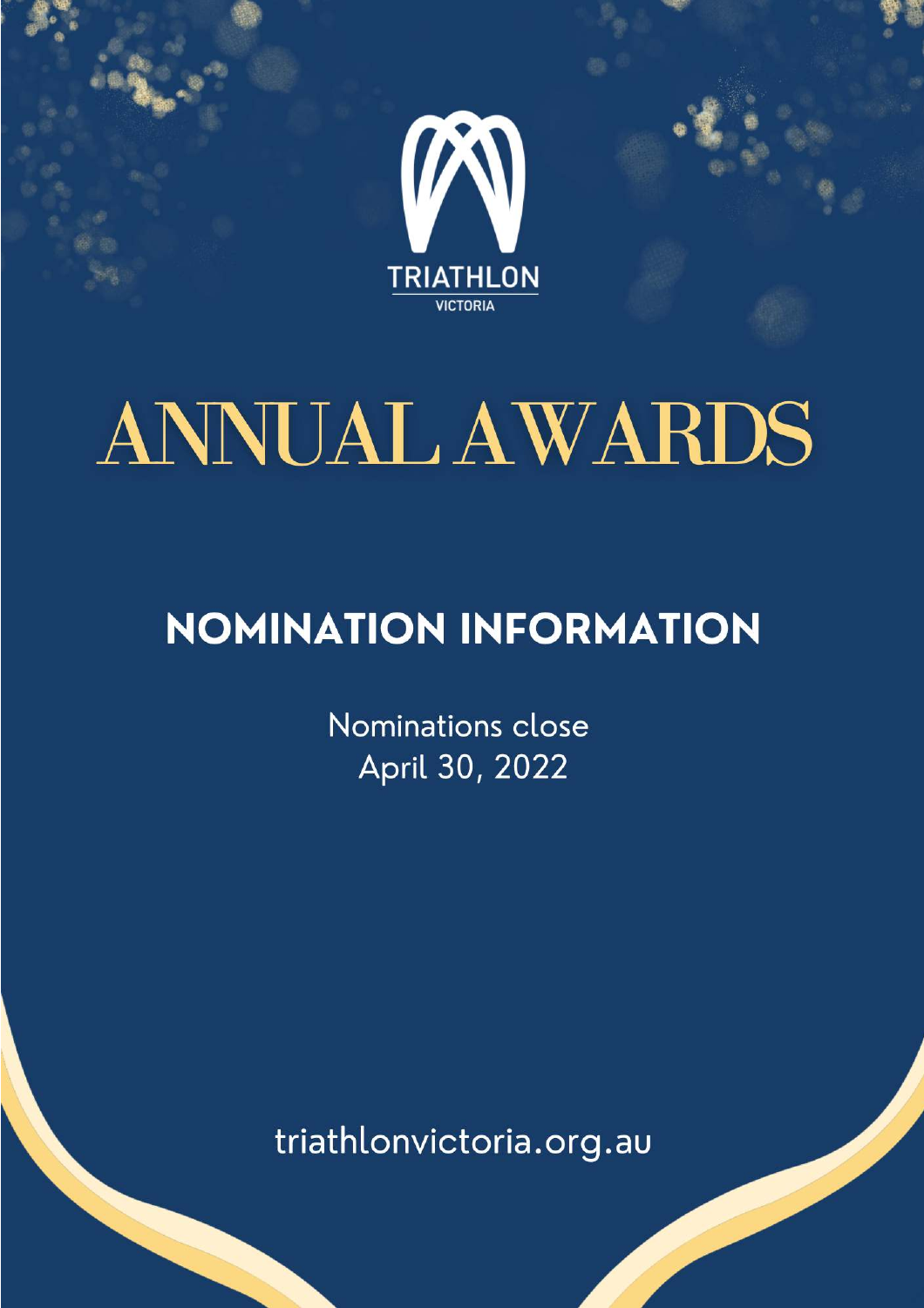

#### Introduction

The 2022 Triathlon Victoria Annual Awards will be presented at the Annual Awards Breakfast in celebration of the 2021-22 triathlon season. The Awards function provides the triathlon community (members, friends and families) the opportunity to celebrate and recognise those who have made significant contributions or achieved outstanding results in 2021-22 (athletes, officials, coaches, volunteers and clubs).

Since the birth of triathlon/multisport in the early 80's, Victoria has been at the forefront of the sport in Australia from a national, World Championship and Olympic perspective. Our past is special, and it is incumbent on the triathlon community to recognise those who built the foundations and those who continue this tradition of excellence. In doing so, we call for members to nominate their peers for award recognition.

The TV Annual Awards are in alignment with Triathlon Australia's National Awards and Recognition Framework (TANARF) which may be accessed via their website.

 $M_7$ de

State Lead **President** 

#### **Contents**

Murray Newham Deborah Friedlander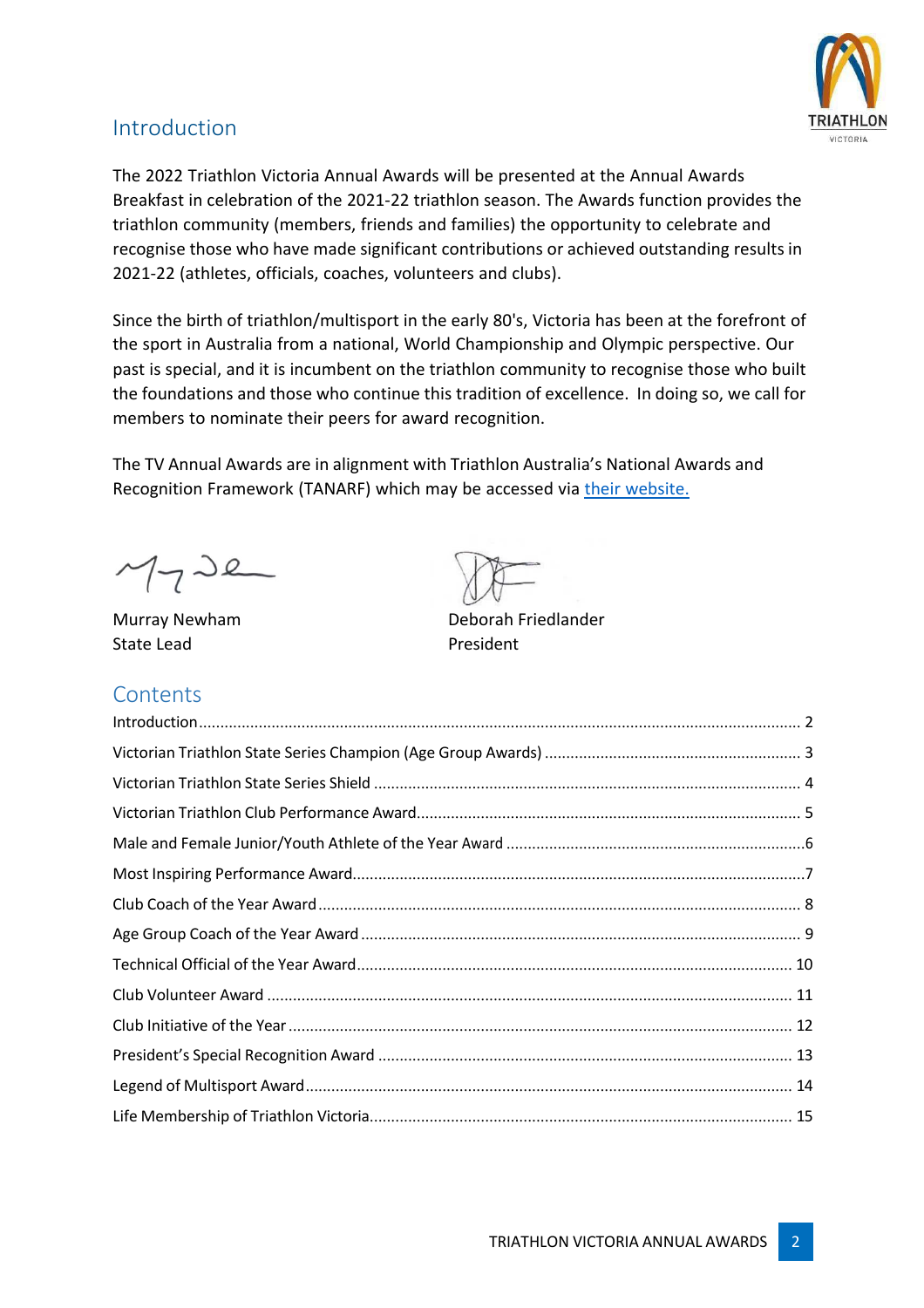

## Victorian Triathlon State Series Champion (Age Group Awards)

| <b>Award Description</b>          | The 2021-22 Victorian State Series Champion title is awarded<br>to individuals based on results from selected multisport<br>events across the 2021-22 season.                                                                                                                                                                                                                                                                                                                                                                                                                                                                                                                                                                                                                                                                                                                                                                                                                                                                                    |
|-----------------------------------|--------------------------------------------------------------------------------------------------------------------------------------------------------------------------------------------------------------------------------------------------------------------------------------------------------------------------------------------------------------------------------------------------------------------------------------------------------------------------------------------------------------------------------------------------------------------------------------------------------------------------------------------------------------------------------------------------------------------------------------------------------------------------------------------------------------------------------------------------------------------------------------------------------------------------------------------------------------------------------------------------------------------------------------------------|
| Eligibility                       | All members of Triathlon Victoria (Australia) are<br>eligible for this award.<br>Champion athletes accrue points from racing in State<br>Series races, with the athlete's total score based on<br>the State Series rules.                                                                                                                                                                                                                                                                                                                                                                                                                                                                                                                                                                                                                                                                                                                                                                                                                        |
| <b>Nomination &amp; Selection</b> | The award process:<br>Overall season State Series Awards will be awarded<br>in each age group taken from an athlete's as per<br>the 'state series rules'<br>Best results refers to the basis of points accrual; i.e.<br>results with the highest points value counted<br>towards the overall score. (E.g. An athlete may<br>receive more points for a lower placing in a state<br>championship event than a higher placing in a non-<br>championship event and hence the higher points<br>will be counted rather than the higher placing).<br>Points are allocated on a top down system. In the<br>event of a non-member or a member of another<br>State or Territory placing in the top 10 these points<br>are included in the point's allocation, but these<br>people are ineligible for State awards.<br>The age categories for the State Series start at 14-<br>15 years, 16-19 years and then progress in five (5)<br>yr. age groups starting from 20 (i.e. $20 - 24$ etc.)<br>upwards. All ages are based on the 31st of<br>December 2021. |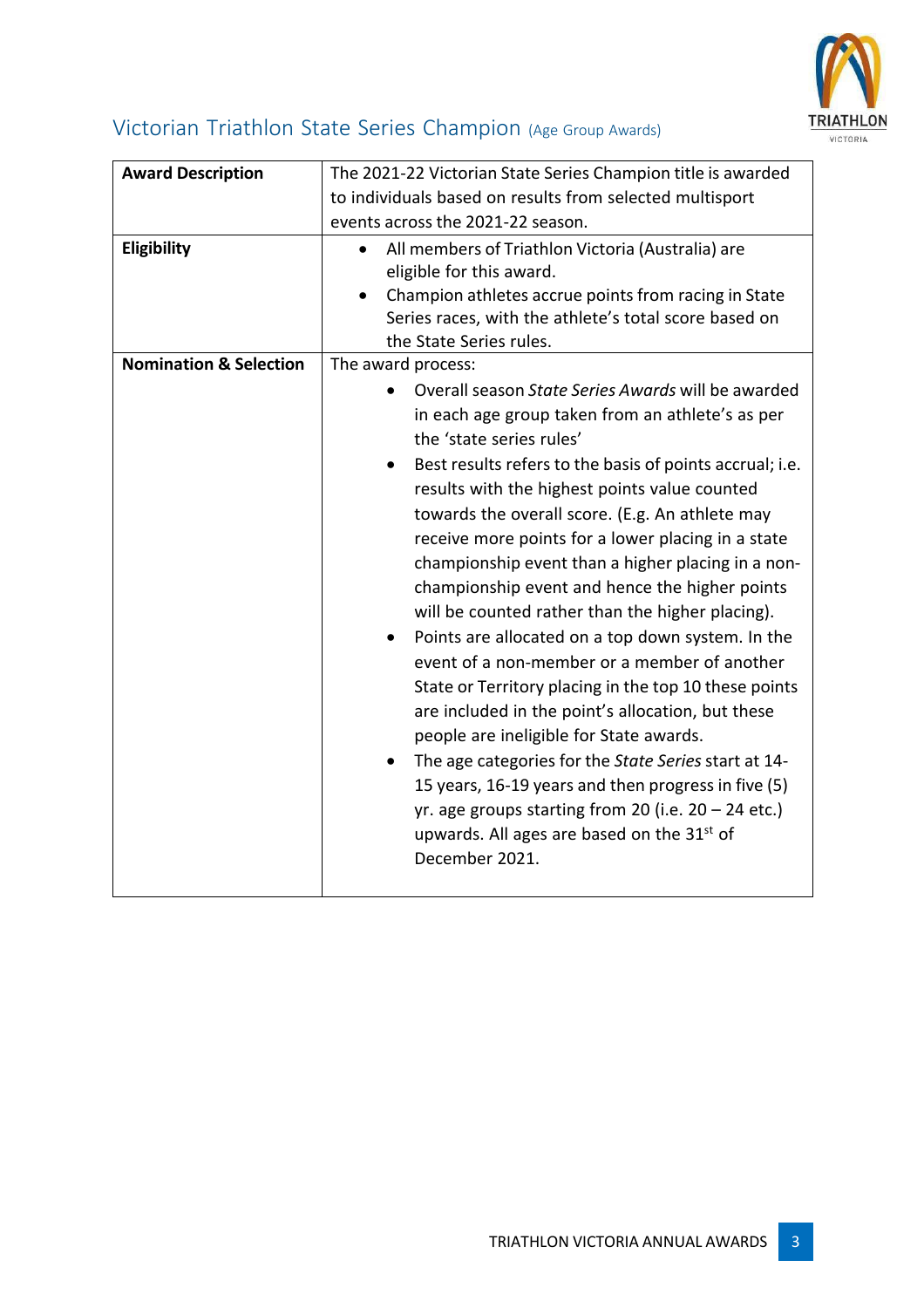

#### Victorian Triathlon State Series Shield

| <b>Award Description</b>          | The 2021-22 Victorian State Series title is awarded to                                                                                                                                                                                                                                                                  |
|-----------------------------------|-------------------------------------------------------------------------------------------------------------------------------------------------------------------------------------------------------------------------------------------------------------------------------------------------------------------------|
|                                   | clubs/squads (State Series Shield) based on results from the                                                                                                                                                                                                                                                            |
|                                   | selected multisport series events across the 2021-22 season.                                                                                                                                                                                                                                                            |
| Eligibility                       | Organisations must be an affiliated club/squad (referred to as<br>clubs) to be eligible for the State Series Shield and will be<br>classified according to their size/type (classification confirmed<br>using membership taken at 31 March 2021)<br>Small Club - less than 100 members<br>Large Club - over 101 members |
|                                   | For individuals to be awarded points, towards the club award,<br>they must be a member of an affiliated club/squad (and<br>Triathlon Victoria/Australia)                                                                                                                                                                |
| <b>Nomination &amp; Selection</b> | The award process:                                                                                                                                                                                                                                                                                                      |
|                                   | Clubs/squads accrue points from the performances<br>and participation of their members calculated from the<br>State Series events with points accumulated by club<br>members.                                                                                                                                           |
|                                   | Points are allocated on a top down system. In the<br>$\bullet$<br>event of a non-member or a member of another State<br>or Territory placing in the top 10 these points are<br>included in the points allocation. These people are<br>ineligible and thus any points are not accrued to any<br>club aggregate.          |
|                                   | Participation points will be awarded to the club for<br>each competitor (one point) that competes at State<br>Series event.                                                                                                                                                                                             |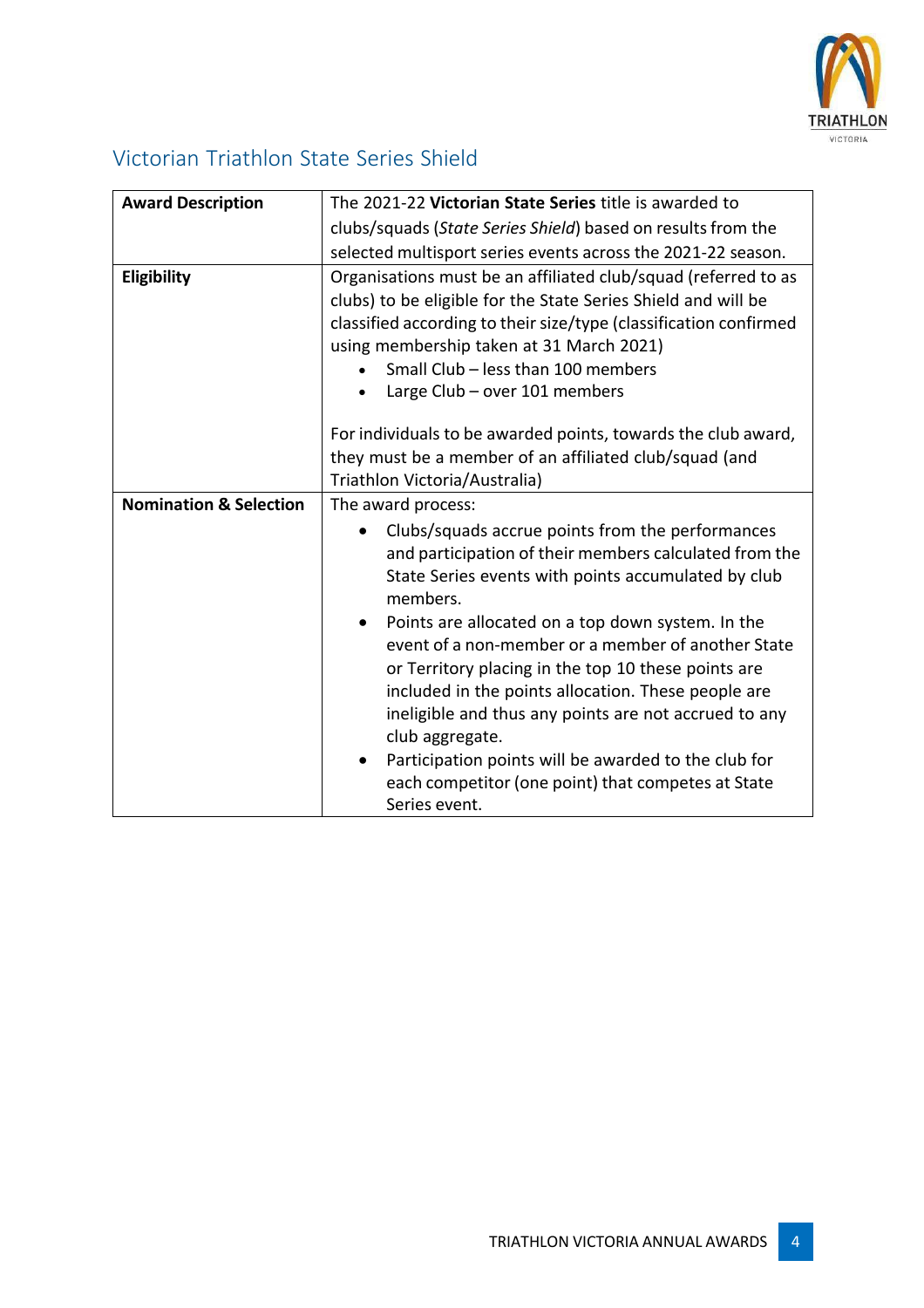

#### Victorian Triathlon Club Performance Award

| <b>Award Description</b>          | The 2021-22 Victorian Triathlon Club Performance Award<br>title is awarded to clubs/squads (State Series Shield) based on<br>results from the selected multisport series events across the<br>2021-22 season.                                                                                                                                                                                                                                         |
|-----------------------------------|-------------------------------------------------------------------------------------------------------------------------------------------------------------------------------------------------------------------------------------------------------------------------------------------------------------------------------------------------------------------------------------------------------------------------------------------------------|
| <b>Eligibility</b>                | Organisations must be recognised as an affiliated club/squad<br>(referred to as clubs) to be eligible for the Club Performance<br>Award                                                                                                                                                                                                                                                                                                               |
| <b>Nomination &amp; Selection</b> | To recognise the role clubs and squads play in<br>supporting and developing high performance athletes<br>across junior, youth and age group racing.<br>The Performance Club Award will be calculated from<br>$\bullet$<br>the State Series events with points accumulated by<br>club members.<br>Points are awarded to the first three placegetters<br>$\bullet$<br>(podium finishers) across junior, youth and age group<br>racing on a 3,2,1 basis. |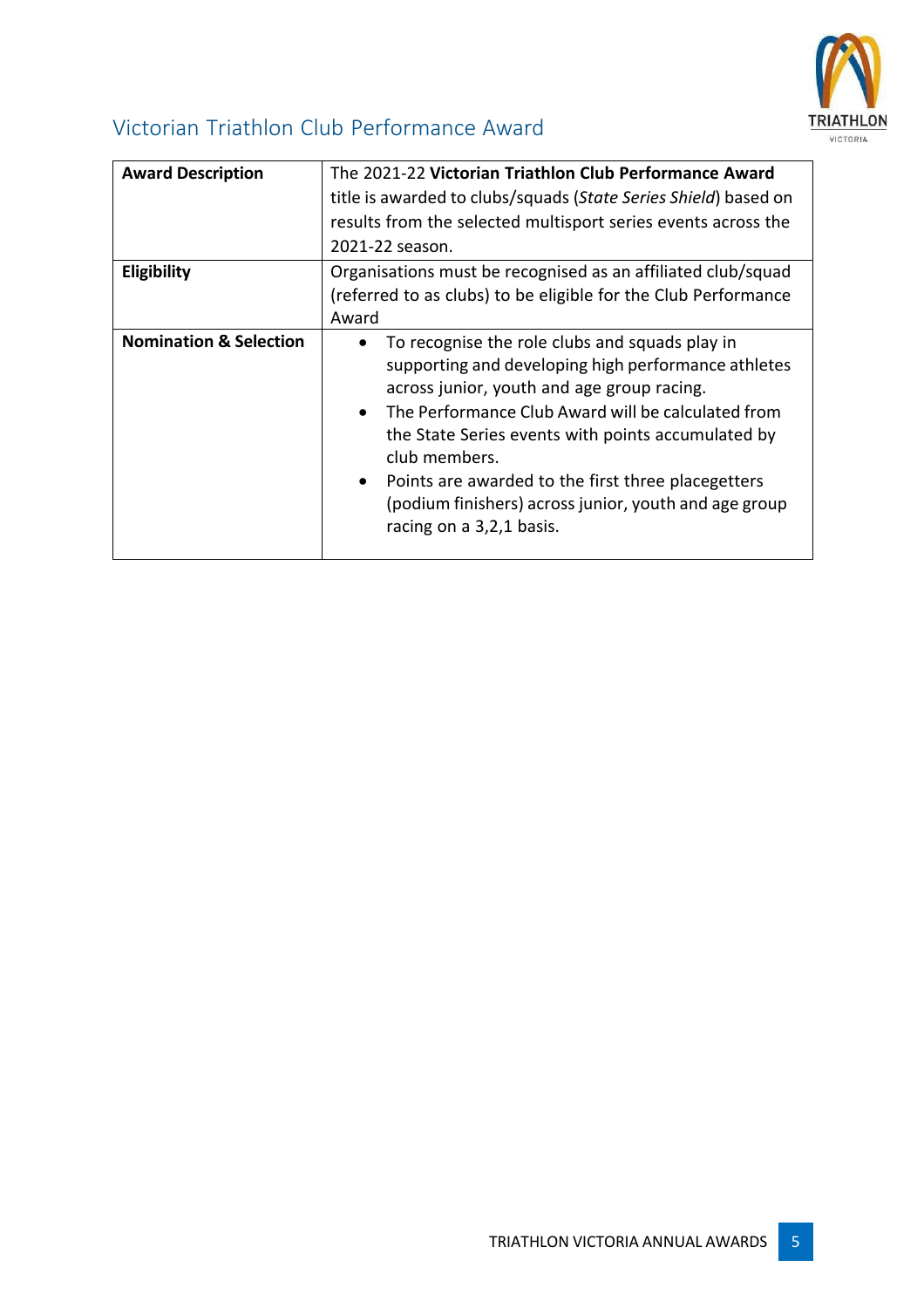

#### Male and Female Junior/Youth Athlete of the Year Award

| <b>Award Description</b>          | This award will highlight the most outstanding overall or one-<br>off performance from a Victorian Junior/Youth athlete over<br>the previous racing season (including State / National /<br>International / ITU / WTC racing).                                                                                                                                                                                                                                                                                                                                                                                                                                                                                                                                                                 |
|-----------------------------------|------------------------------------------------------------------------------------------------------------------------------------------------------------------------------------------------------------------------------------------------------------------------------------------------------------------------------------------------------------------------------------------------------------------------------------------------------------------------------------------------------------------------------------------------------------------------------------------------------------------------------------------------------------------------------------------------------------------------------------------------------------------------------------------------|
| Eligibility                       | All members of Triathlon Victoria (Australia) are eligible for<br>nomination.                                                                                                                                                                                                                                                                                                                                                                                                                                                                                                                                                                                                                                                                                                                  |
| <b>Nomination &amp; Selection</b> | The TVPDP committee/Pathway Manager will compile a list of<br>performances of Junior/Youth athletes (directly or via<br>coaches) which consider the following<br>Up to five performances from sanctioned events,<br>detailing specific achievements of the nominee<br>including any medal places at major competitions<br>(state, national, world championships, etc)<br>A description of the nominee's most outstanding<br>achievement during the nomination period criteria<br>and why (i.e. - development pathway progression).<br>Any additional information to support the<br>nomination.<br>The TVPDP committee/Pathway Manager will submit their<br>selection (ranking up to 3 individuals) both male and female to<br>the Awards committee for consideration and Board<br>endorsement. |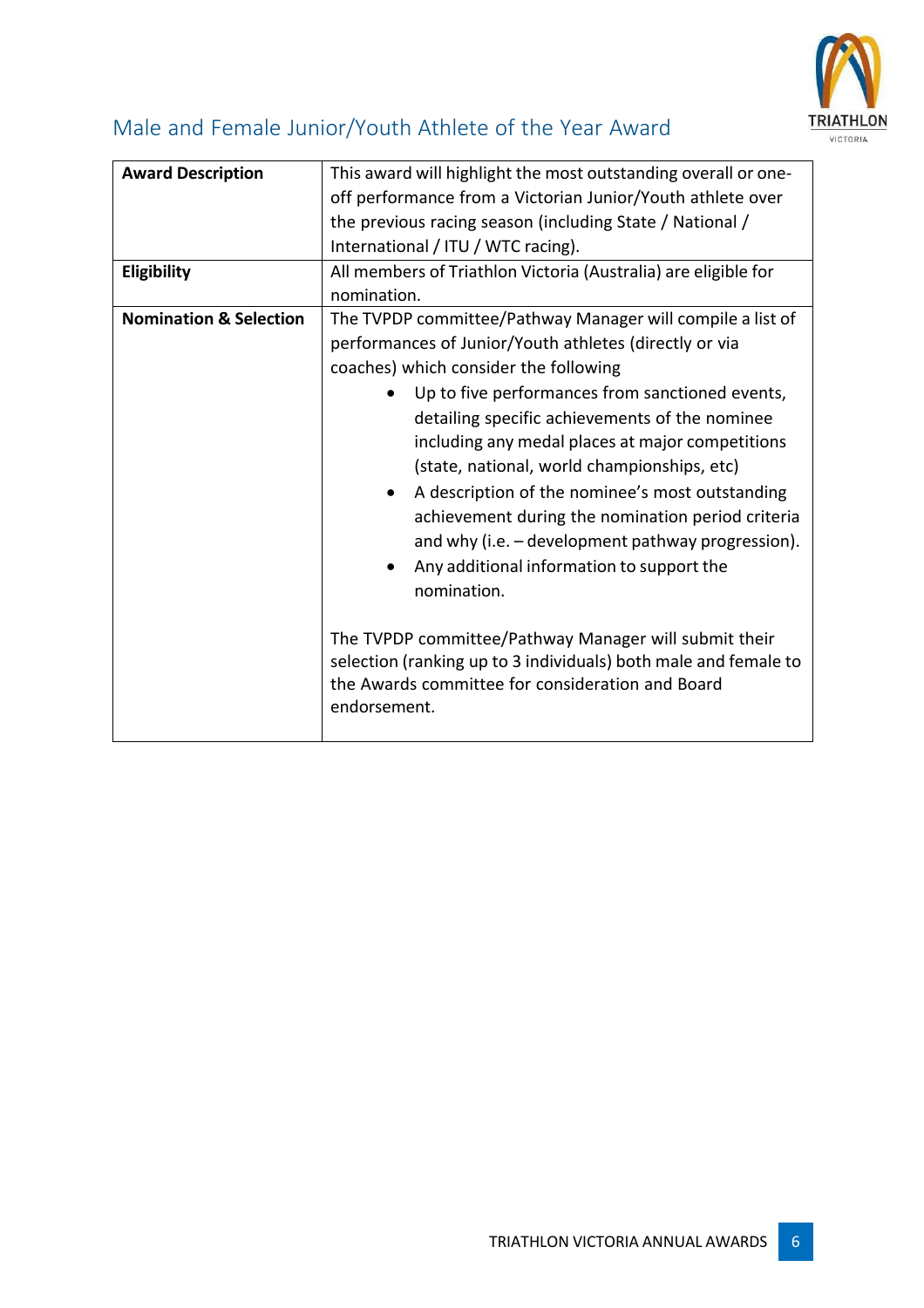

# Most Inspiring Performance Award

| This award will highlight the most inspiring overall or one-off<br>performance from a Victorian athlete over the previous racing<br>season and is inclusive of all events, membership types and                                                                                                                                                                                                                                                                                                                                                                                                                                                                                                                                                                                                       |
|-------------------------------------------------------------------------------------------------------------------------------------------------------------------------------------------------------------------------------------------------------------------------------------------------------------------------------------------------------------------------------------------------------------------------------------------------------------------------------------------------------------------------------------------------------------------------------------------------------------------------------------------------------------------------------------------------------------------------------------------------------------------------------------------------------|
| racing categories.                                                                                                                                                                                                                                                                                                                                                                                                                                                                                                                                                                                                                                                                                                                                                                                    |
| All members of Triathlon Victoria (Australia) are eligible for<br>nomination.                                                                                                                                                                                                                                                                                                                                                                                                                                                                                                                                                                                                                                                                                                                         |
| This award is open for peer nomination whereby any member<br>of Triathlon Australia may nominate a Triathlon Victoria<br>member for this award. The nomination will include:<br>Details of the performance/s from sanctioned<br>events which demonstrate the athletes inspiration<br>to others;<br>A description of how the nominee has overcome<br>$\bullet$<br>disappointment/adversity during the nomination<br>period criteria;<br>A description of how the nominee has<br>$\bullet$<br>demonstrated the triathlon values of Respect,<br>Health, Enjoyment, Belonging, Achievement and<br>Integrity;<br>Any additional information to support the<br>nomination.<br>The Awards committee will consider all nominations and<br>recommend a winner (and finalists) to the Board for<br>endorsement. |
|                                                                                                                                                                                                                                                                                                                                                                                                                                                                                                                                                                                                                                                                                                                                                                                                       |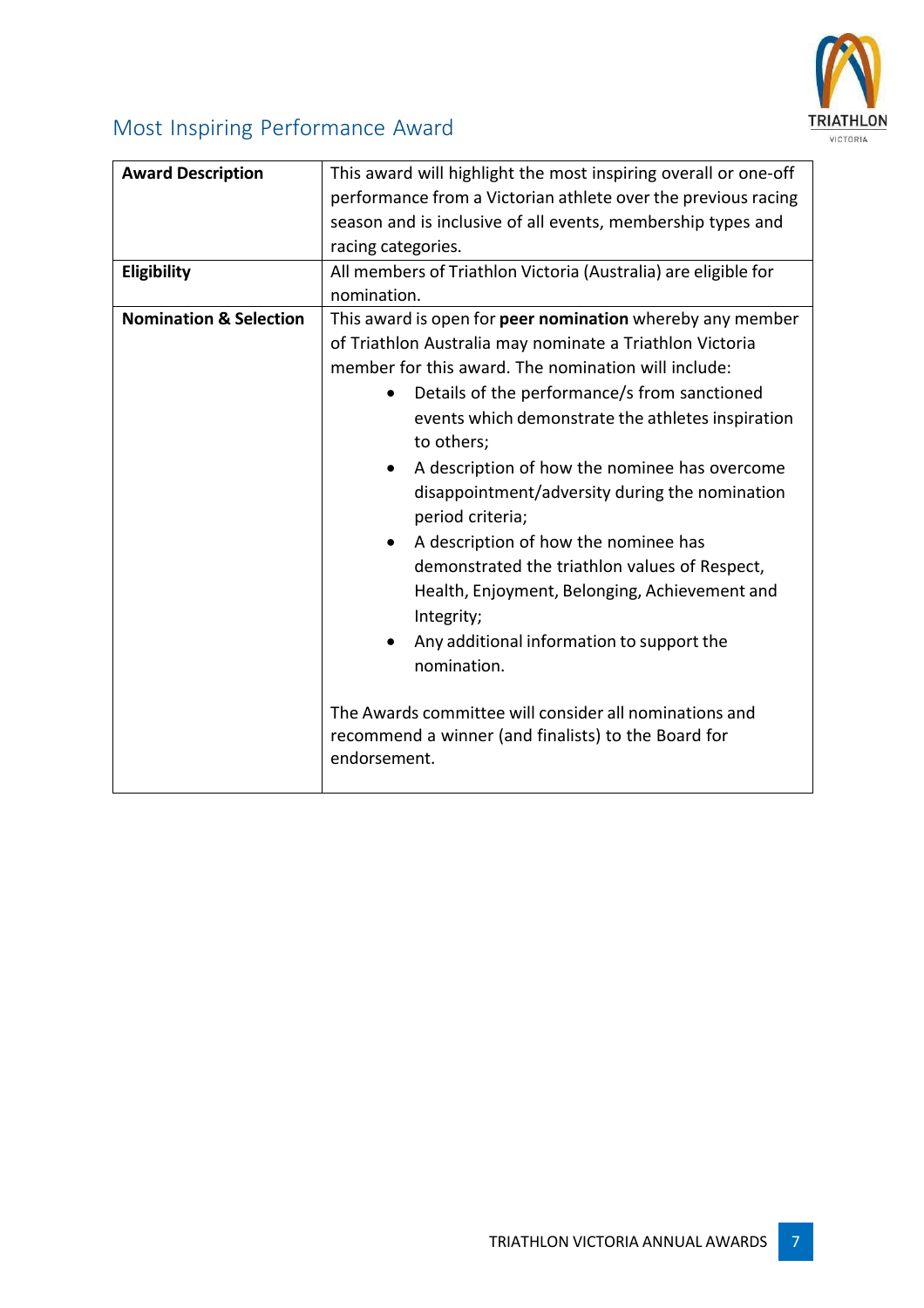

#### Club Coach of the Year Award

| <b>Award Description</b>          | This Award will recognise accredited triathlon coaches who<br>operate in Victoria and have demonstrated a commitment and<br>dedication to coaching                                                                                                                                                                                                                                                                                                                                                                                                                                                                                                                                                                                                                                                                                                                                                                                                                                                                                                                                                                                                     |
|-----------------------------------|--------------------------------------------------------------------------------------------------------------------------------------------------------------------------------------------------------------------------------------------------------------------------------------------------------------------------------------------------------------------------------------------------------------------------------------------------------------------------------------------------------------------------------------------------------------------------------------------------------------------------------------------------------------------------------------------------------------------------------------------------------------------------------------------------------------------------------------------------------------------------------------------------------------------------------------------------------------------------------------------------------------------------------------------------------------------------------------------------------------------------------------------------------|
| Eligibility                       | All members of Triathlon Victoria (Australia) are eligible for<br>nomination.                                                                                                                                                                                                                                                                                                                                                                                                                                                                                                                                                                                                                                                                                                                                                                                                                                                                                                                                                                                                                                                                          |
| <b>Nomination &amp; Selection</b> | This award is open for peer nomination whereby any member<br>of Triathlon Australia may nominate a Triathlon Victoria<br>member, who is an accredited coach, for this award. The<br>nomination will include:<br>A description of the coaching roles undertaken by the<br>nominee<br>A description of the ways in which the nominee<br>encourages the development of the athlete and/or<br>club (including specific examples). i.e. What will be<br>their legacy for the future?<br>A description of how the nominee has demonstrated<br>the triathlon values of Respect, Health, Enjoyment,<br>Belonging, Achievement and Integrity;<br>A description of the nominee's most outstanding<br>achievement during the current season and why.<br>A description of specific coaching achievements<br>outlining any significant athlete/s performances at<br>state/national or international events (include<br>athletes' names, age category, events and result).<br>Any additional information to support the nomination.<br>The Awards committee will consider all nominations and<br>recommend a winner (and finalists) to the Board for<br>endorsement. |
|                                   |                                                                                                                                                                                                                                                                                                                                                                                                                                                                                                                                                                                                                                                                                                                                                                                                                                                                                                                                                                                                                                                                                                                                                        |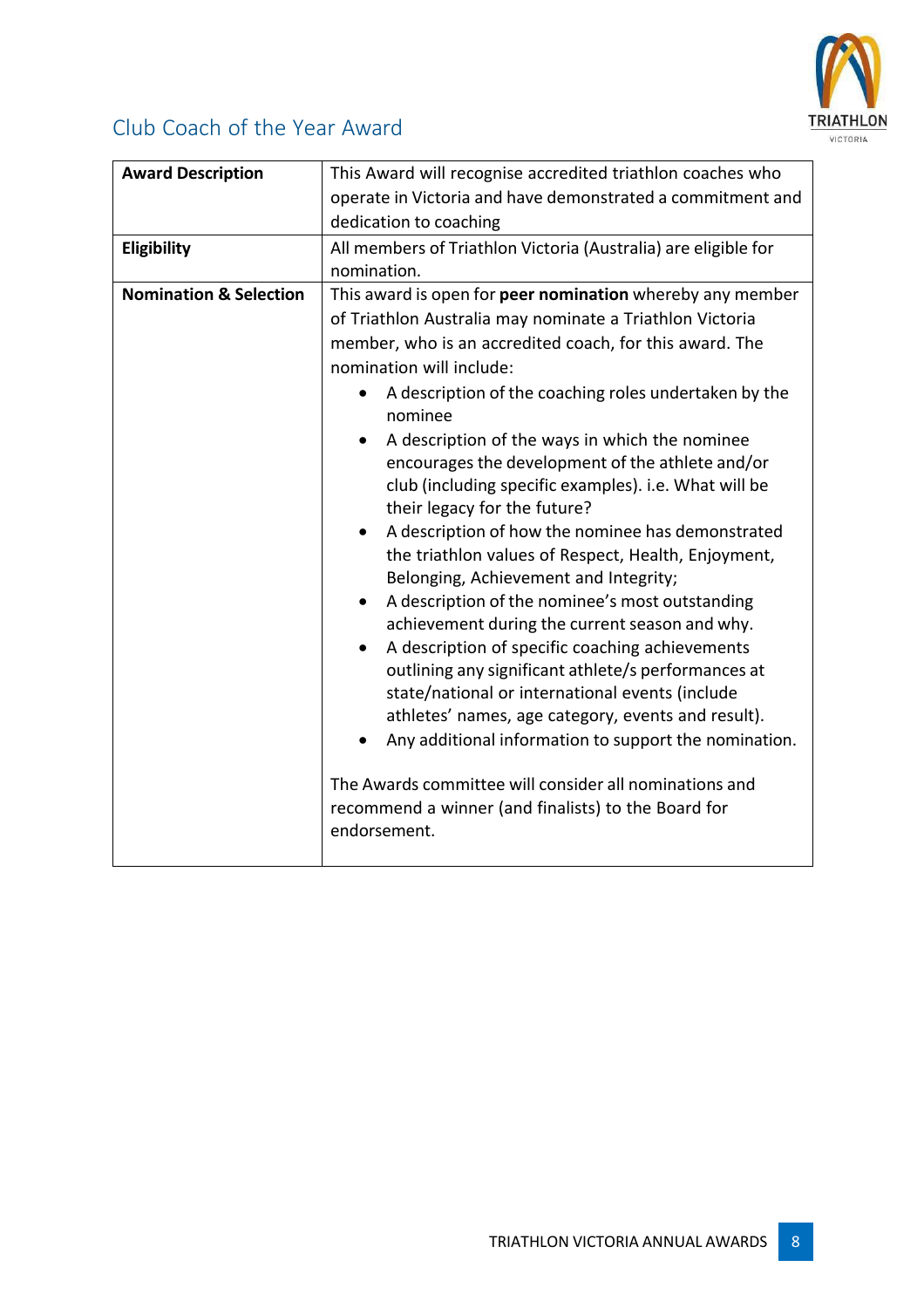

## Age Group Coach of the Year Award

| <b>Award Description</b>          | This award will recognise individual coaches who display                                                                            |
|-----------------------------------|-------------------------------------------------------------------------------------------------------------------------------------|
|                                   | excellence in all aspects of coaching at the Community/Age                                                                          |
|                                   | group environment.                                                                                                                  |
| Eligibility                       | All Triathlon Australia (Victoria) accredited coaches are eligible                                                                  |
|                                   | for nomination.                                                                                                                     |
|                                   | Nominated coaches must be coaching at a community/age                                                                               |
|                                   | group level.                                                                                                                        |
| <b>Nomination &amp; Selection</b> | This award is open for peer nomination whereby any member                                                                           |
|                                   | of Triathlon Australia may nominate an accredited coach                                                                             |
|                                   | (operating in Victoria) for this award. The nomination will                                                                         |
|                                   |                                                                                                                                     |
|                                   | include:                                                                                                                            |
|                                   |                                                                                                                                     |
|                                   | Details of the contribution to triathlon/multisport including                                                                       |
|                                   | the way/s the nominee has demonstrated a positive<br>$\bullet$                                                                      |
|                                   | image of coaching / the role of the coach.                                                                                          |
|                                   | their commitment to coaching a variety of athletes<br>$\bullet$                                                                     |
|                                   | (junior, age group, para)                                                                                                           |
|                                   | how they have demonstrated respect/sportsmanship<br>$\bullet$                                                                       |
|                                   | towards all concerned (including parents, other                                                                                     |
|                                   | athletes and coaches, technical officials)                                                                                          |
|                                   |                                                                                                                                     |
|                                   | A description of the way/s the nominee has contributed to the                                                                       |
|                                   | development and ongoing participation of                                                                                            |
|                                   | triathlon/multisport athletes within and outside the sporting                                                                       |
|                                   | environment. This may include:                                                                                                      |
|                                   | Results in the Age Group National & World                                                                                           |
|                                   | Championships (Athlete, Race, Place),                                                                                               |
|                                   | Improvement on results from the previous year,                                                                                      |
|                                   | Development of athletes that have been progressed                                                                                   |
|                                   | through the development pathway (not limited to                                                                                     |
|                                   | winning and may include aspects of personal growth)                                                                                 |
|                                   |                                                                                                                                     |
|                                   | A description of the way/s the nominee has contributed to the                                                                       |
|                                   | development and retention of triathlon/multisport coaches                                                                           |
|                                   | within and outside the sporting environment. This may                                                                               |
|                                   | include mentoring and support via activities such as: Coach                                                                         |
|                                   | development and supervising hours of new coaches,                                                                                   |
|                                   | encouraging new coaches, presenting at development                                                                                  |
|                                   | activities, etc                                                                                                                     |
|                                   |                                                                                                                                     |
|                                   | *This is part of the Triathlon Australia Awards structure and often occurs in                                                       |
|                                   | a separate timeline to the TV Awards process. The winner is recommended                                                             |
|                                   | to TA for ratification and approval and becomes eligible for the National<br>award amongst a short-list of nominees from the STTAs. |
|                                   |                                                                                                                                     |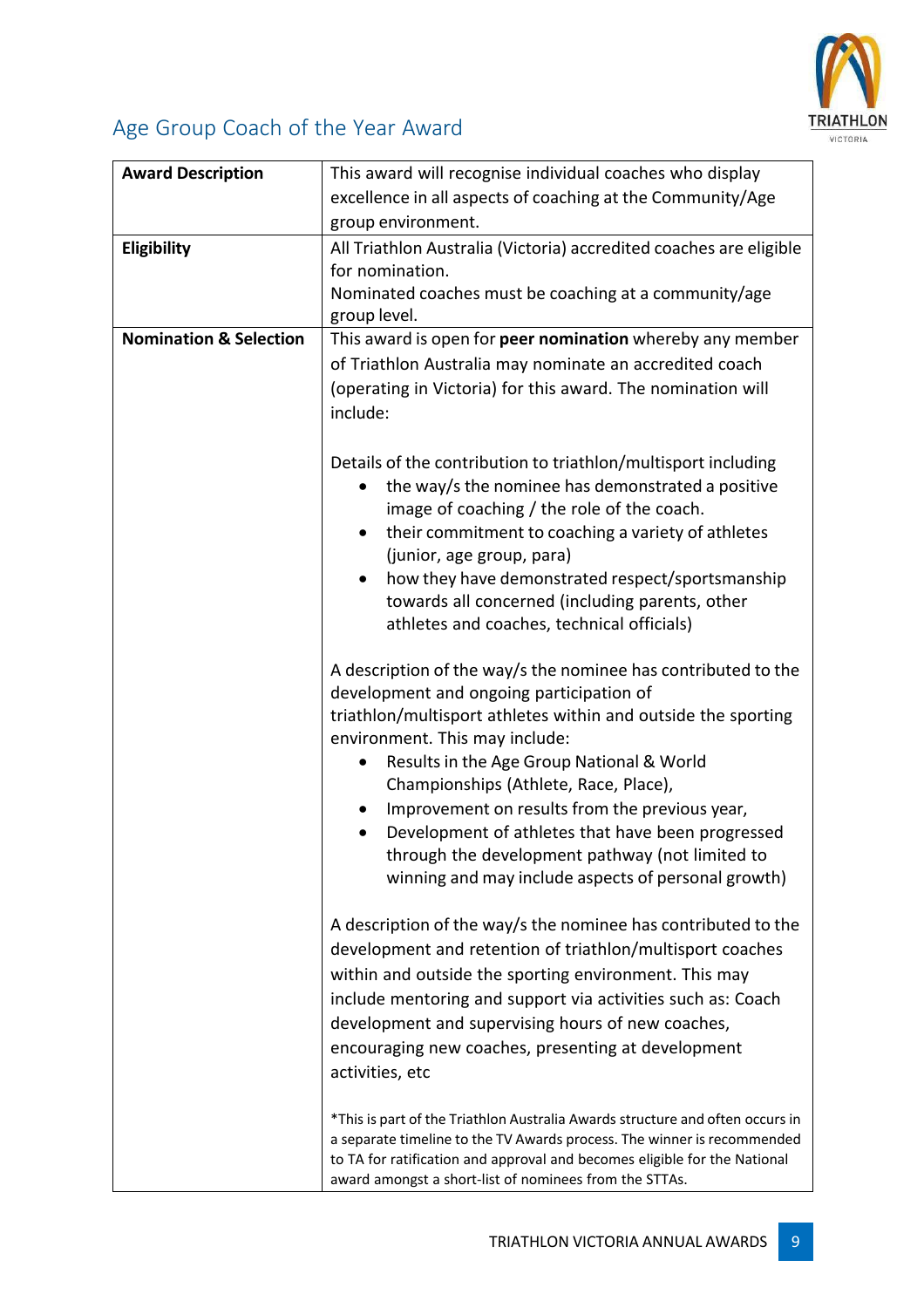

#### Technical Official of the Year Award

| <b>Award Description</b>          | These awards are presented annually in recognition of the<br>outstanding contribution of accredited Triathlon Victoria                                                                                                                                                                                                                                                                                                                                                                                                                                                                                                                                                                                                                                                                                                                                                                                            |
|-----------------------------------|-------------------------------------------------------------------------------------------------------------------------------------------------------------------------------------------------------------------------------------------------------------------------------------------------------------------------------------------------------------------------------------------------------------------------------------------------------------------------------------------------------------------------------------------------------------------------------------------------------------------------------------------------------------------------------------------------------------------------------------------------------------------------------------------------------------------------------------------------------------------------------------------------------------------|
|                                   | (Australia) Technical Official.                                                                                                                                                                                                                                                                                                                                                                                                                                                                                                                                                                                                                                                                                                                                                                                                                                                                                   |
| Eligibility                       | Triathlon Victoria Technical Recognition Award - accredited<br>Local Technical Officials (LTO) with less than 3 years'<br>experience are eligible for nomination.<br>Triathlon Victoria Technical Official of the Year Award -<br>accredited officials (LTO, RTO, ATO or ITU) are eligible for<br>nomination.                                                                                                                                                                                                                                                                                                                                                                                                                                                                                                                                                                                                     |
| <b>Nomination &amp; Selection</b> | These awards are open for peer nomination whereby any<br>accredited Technical Official may nominate another official for<br>these awards. The nomination will include:<br>A description of the role/s or area/s where the<br>nominee has contributed/excelled;<br>A description of how the nominee has demonstrated<br>the triathlon values of Respect, Health, Enjoyment,<br>Belonging, Achievement and Integrity; and hence<br>demonstrated service worthy of recognition;<br>A description of how the nominee's contribution<br>impacted on the 'technical program' and/or triathlon<br>either locally, nationally or internationally during the<br>season.<br>Any additional information to support the nomination.<br>The Triathlon Victoria Technical Committee will review the<br>nominations and submit their recommendations to the<br>Triathlon Victoria Awards Committee and Board for<br>endorsement. |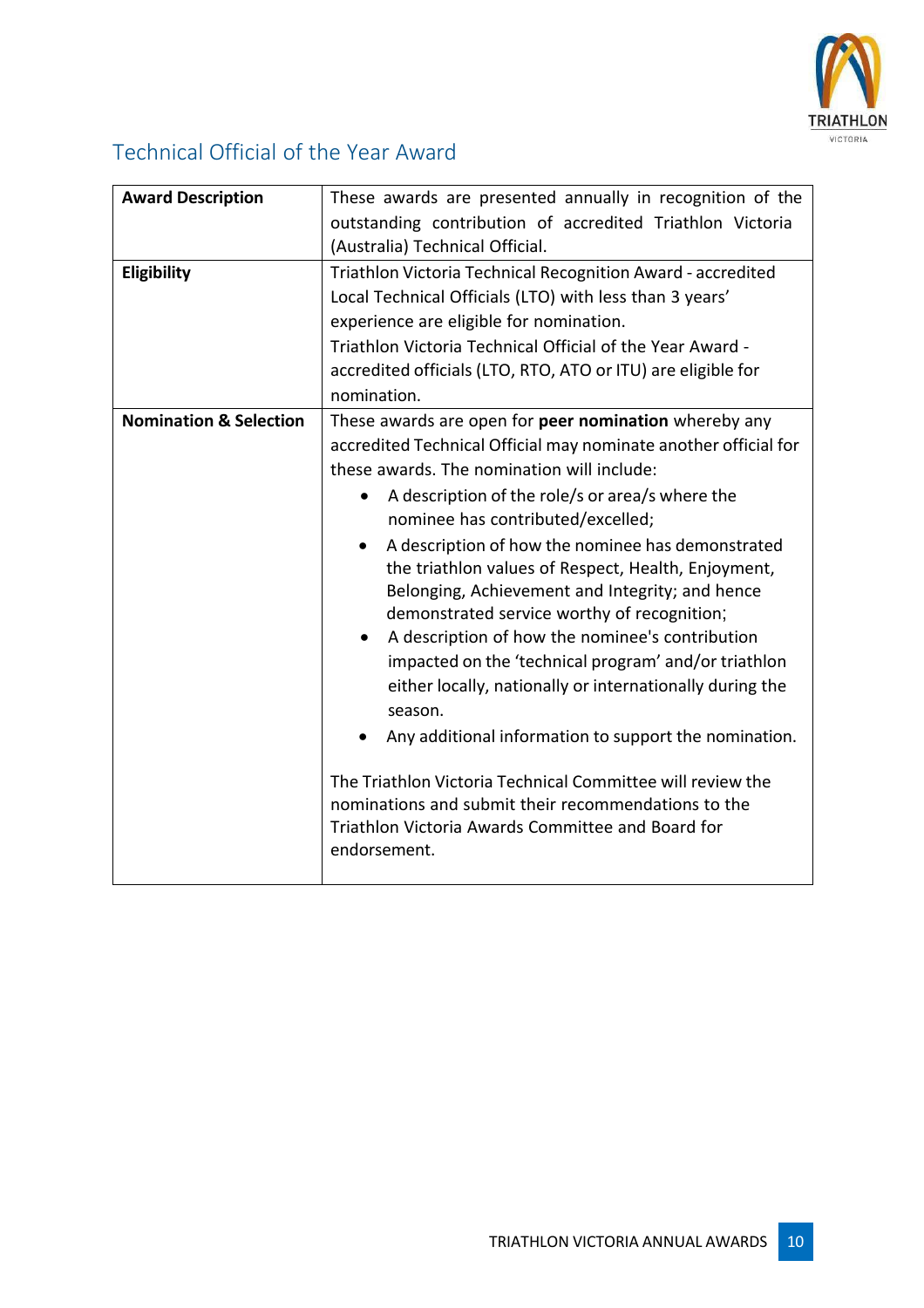

#### Club Volunteer Award

| <b>Award Description</b><br>Eligibility | This award will recognise the contributions of club volunteers<br>working within the affiliated club network.<br>All members of Triathlon Victoria (Australia) who are                                                                                                                                                                                                                                 |
|-----------------------------------------|--------------------------------------------------------------------------------------------------------------------------------------------------------------------------------------------------------------------------------------------------------------------------------------------------------------------------------------------------------------------------------------------------------|
|                                         | members of an affiliated club are eligible for nomination.                                                                                                                                                                                                                                                                                                                                             |
|                                         | Note: Only one nomination per affiliated club will be                                                                                                                                                                                                                                                                                                                                                  |
|                                         | accepted.                                                                                                                                                                                                                                                                                                                                                                                              |
| <b>Nomination &amp; Selection</b>       | This award is open for club nomination whereby any affiliated                                                                                                                                                                                                                                                                                                                                          |
|                                         | club (via a member) may nominate an eligible person for this                                                                                                                                                                                                                                                                                                                                           |
|                                         | award. The nomination will include:                                                                                                                                                                                                                                                                                                                                                                    |
|                                         | A description of the role/s or area/s where the<br>nominee has excelled;                                                                                                                                                                                                                                                                                                                               |
|                                         | A description of how the nominee has demonstrated<br>the triathlon values of Respect, Health, Enjoyment,<br>Belonging, Achievement and Integrity; and hence<br>demonstrated service worthy of recognition;<br>A description of how the nominee's contribution<br>impacted on the club's participation, member<br>engagement, profile, etc within the triathlon/local<br>community. (specific examples) |
|                                         | Any additional information to support the nomination.<br>The Awards committee will consider all nominations and<br>recommend a winner (and finalists) to the Board for<br>endorsement.                                                                                                                                                                                                                 |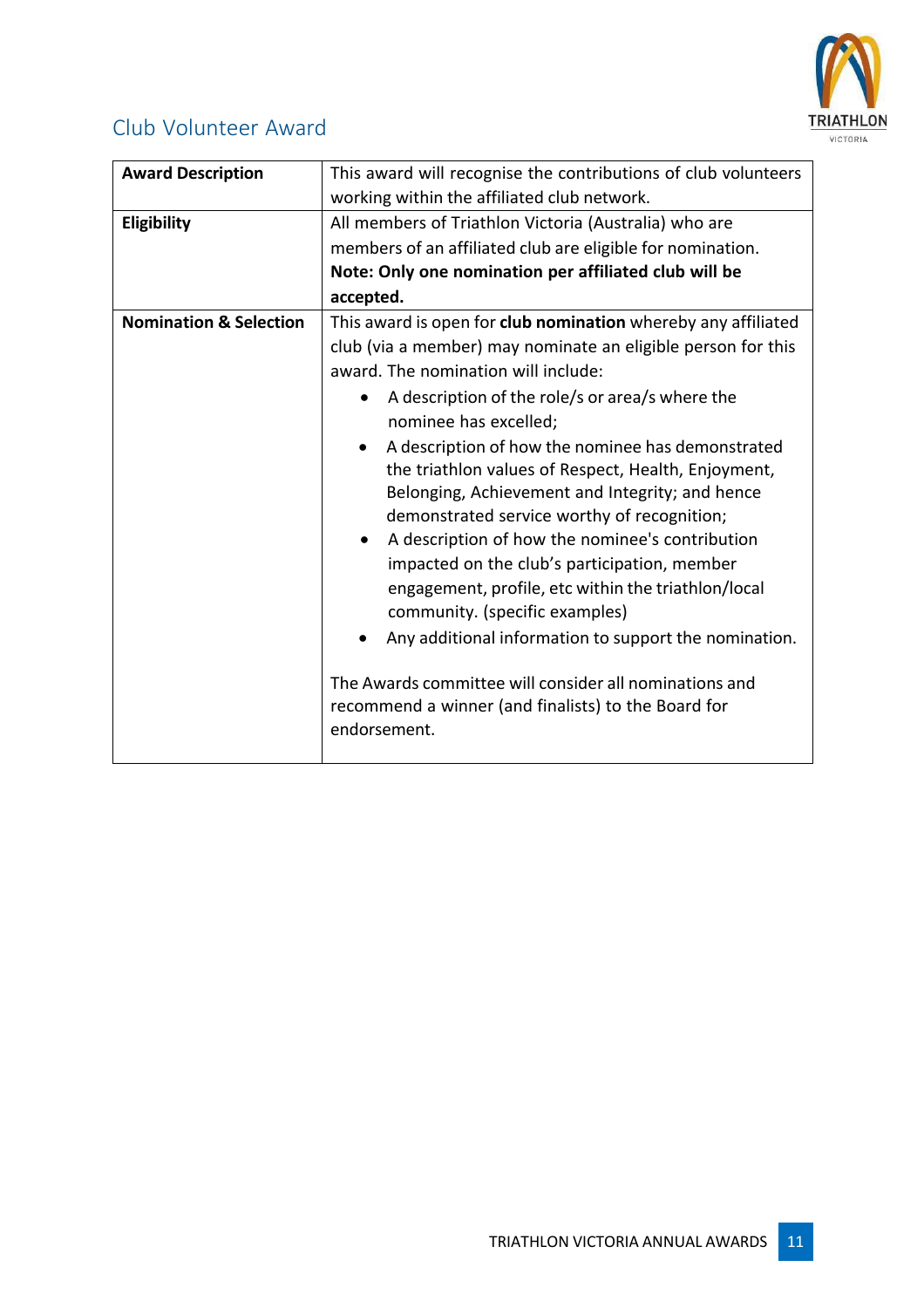

#### Club Initiative of the Year

| <b>Award Description</b><br>Eligibility | This award recognises an affiliated club who has made a<br>significant contribution to triathlon in 2021 through the<br>development of a program, event or activity that has put 'more<br>people on the starting line'.<br>All affiliated clubs are eligible to submit a nomination.<br>Note: Only one nomination per affiliated club will be<br>accepted.                                                                                                                                                                                                                                                                                                                                                                                                                                                                                                                                                                                                                                                                                                                        |
|-----------------------------------------|-----------------------------------------------------------------------------------------------------------------------------------------------------------------------------------------------------------------------------------------------------------------------------------------------------------------------------------------------------------------------------------------------------------------------------------------------------------------------------------------------------------------------------------------------------------------------------------------------------------------------------------------------------------------------------------------------------------------------------------------------------------------------------------------------------------------------------------------------------------------------------------------------------------------------------------------------------------------------------------------------------------------------------------------------------------------------------------|
| <b>Nomination &amp; Selection</b>       | This award is open for club nomination whereby any affiliated<br>club (via a member) may nominate a program, event or<br>activity that has put 'more people on the starting line'. The<br>nomination should address:<br>A description of the activity<br>An indication of the number of people involved, how<br>long they were involved, whether they have continued<br>their involvement and what impact it had on the<br>individual/s and the club.<br>How the activity aligns to the triathlon values of<br>$\bullet$<br>Respect, Health, Enjoyment, Belonging, Achievement<br>and Integrity; and hence demonstrates an initiative<br>worthy of recognition;<br>How the activity might be seen as 'innovative' by<br>engaging with underrepresented groups, adding to the<br>fabric/culture of the club, creating social connections,<br>broadening the activities of the club, etc.<br>Any additional information to support the nomination.<br>The Awards committee will consider all nominations and<br>recommend a winner (and finalists) to the Board for<br>endorsement. |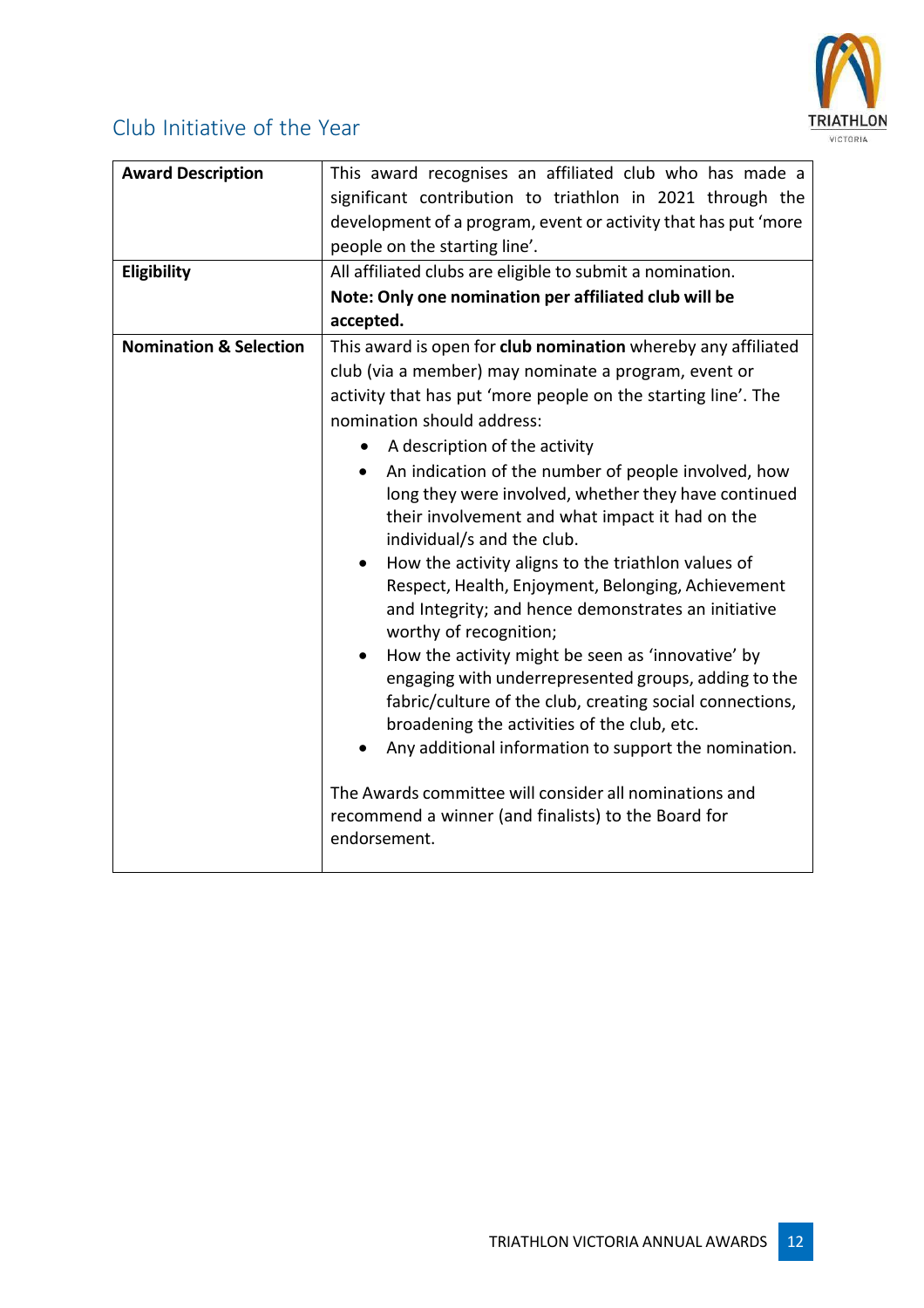

# President's Special Recognition Award

| <b>Award Description</b> | The Triathlon Victoria Board may, at their discretion, award a    |
|--------------------------|-------------------------------------------------------------------|
|                          | 'President's Special Recognition Award' at the Annual Awards      |
|                          | celebration. This award is decided solely by the Board and is     |
|                          | designed to recognise an individual, group or organisation        |
|                          | that has made a significant contribution to triathlon in Victoria |
|                          | either in a single event or over a significant period of time.    |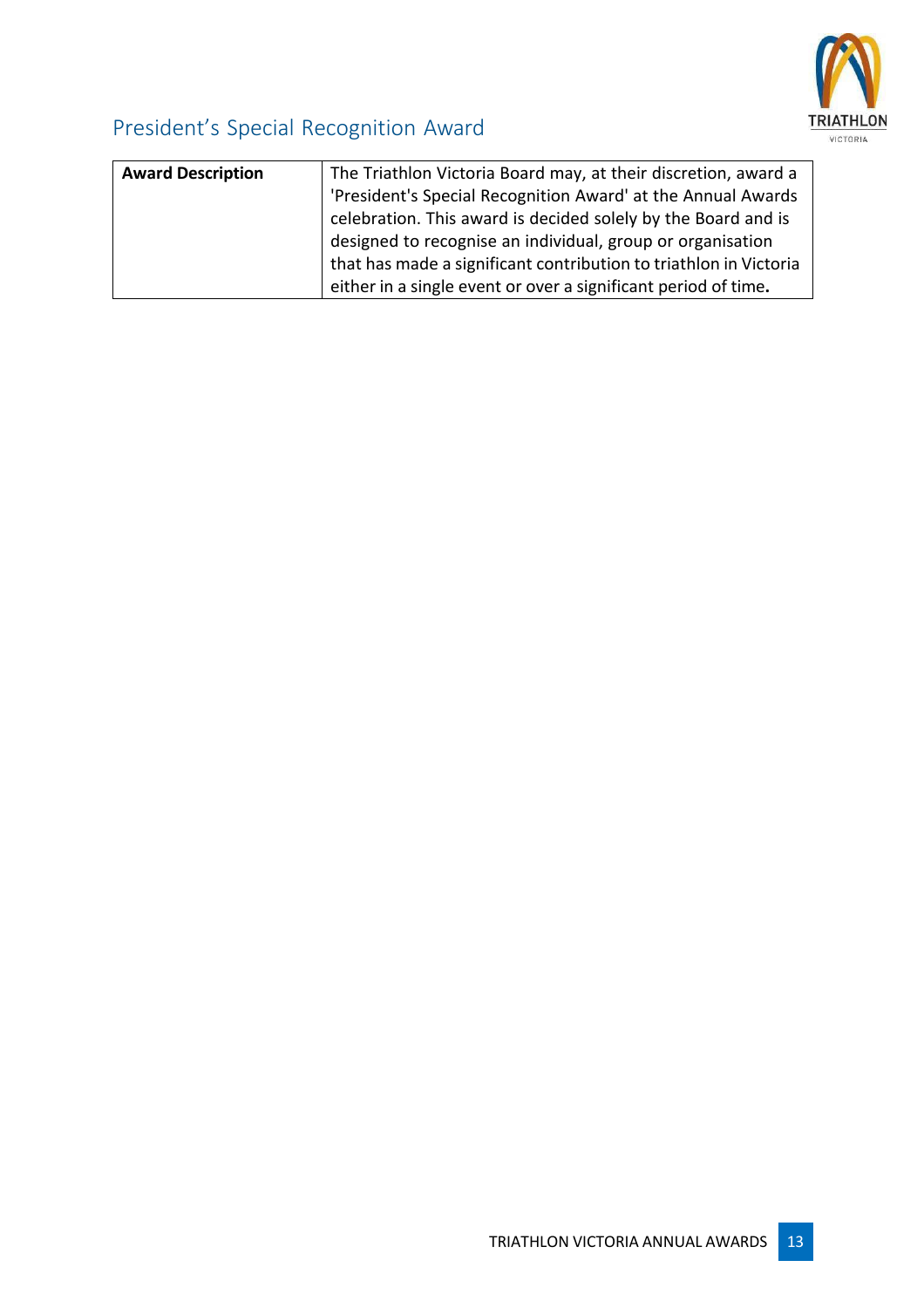

## Legend of Multisport Award

| <b>Award Description</b>          | The purpose of the award is to recognise people who have not     |
|-----------------------------------|------------------------------------------------------------------|
|                                   | only distinguished themselves at a high level of sporting        |
|                                   | performance with achievements considered superior to the         |
|                                   | majority of their peers, and who have made a greater impact      |
|                                   | on the sport of triathlon in Australia and around the world by   |
|                                   | inspiration, or example to others.                               |
|                                   | This award will honour those individuals who have made a         |
|                                   | significant contribution to the sport, irrespective of duration, |
|                                   | that will have positively promoted multisport. Their dedication  |
|                                   | and commitment coupled with good character will have led to      |
|                                   | successful achievements that will have enhanced public and/or    |
|                                   | commercial interest in triathlon.                                |
| <b>Eligibility</b>                | The following categories of individuals are eligible for the     |
|                                   | Legend of the Sport Award:                                       |
|                                   | Competitors - Elite athletes, Age Group athletes,                |
|                                   | Athletes with a disability, etc                                  |
|                                   | Administrators - Race Directors, etc<br>$\bullet$                |
|                                   | i.<br>Elite athletes and athletes with a disability must have    |
|                                   | been retired from elite competition for a minimum of             |
|                                   | 2 years before being eligible for induction.                     |
|                                   | ii.<br>A competitor will have competed at the international      |
|                                   | level (World Championships, Olympics, or                         |
|                                   | Commonwealth Games, ITU and other competitions                   |
|                                   | including Challenge, WTC, either as elite or age group           |
|                                   | athlete, or athlete with a disability, and have made             |
|                                   | significant achievement and outstanding contribution             |
|                                   | as a competitor at the National and/or State and                 |
|                                   | Territory Association (STTA) level or have achieved              |
|                                   | outstanding results or performances in Victorian                 |
|                                   | Triathlon in a manner or standard that deserves special          |
|                                   | recognition.                                                     |
| <b>Nomination &amp; Selection</b> | The Awards committee will manage a list of eligible candidates   |
|                                   | and each year review and discuss the list of candidates, which   |
|                                   | may be further populated by external nominations.                |
|                                   | The Awards committee will be asked to recommend an               |
|                                   | individual from the list who they feel are most deserving of the |
|                                   | award to the Triathlon Victoria Board for endorsement.           |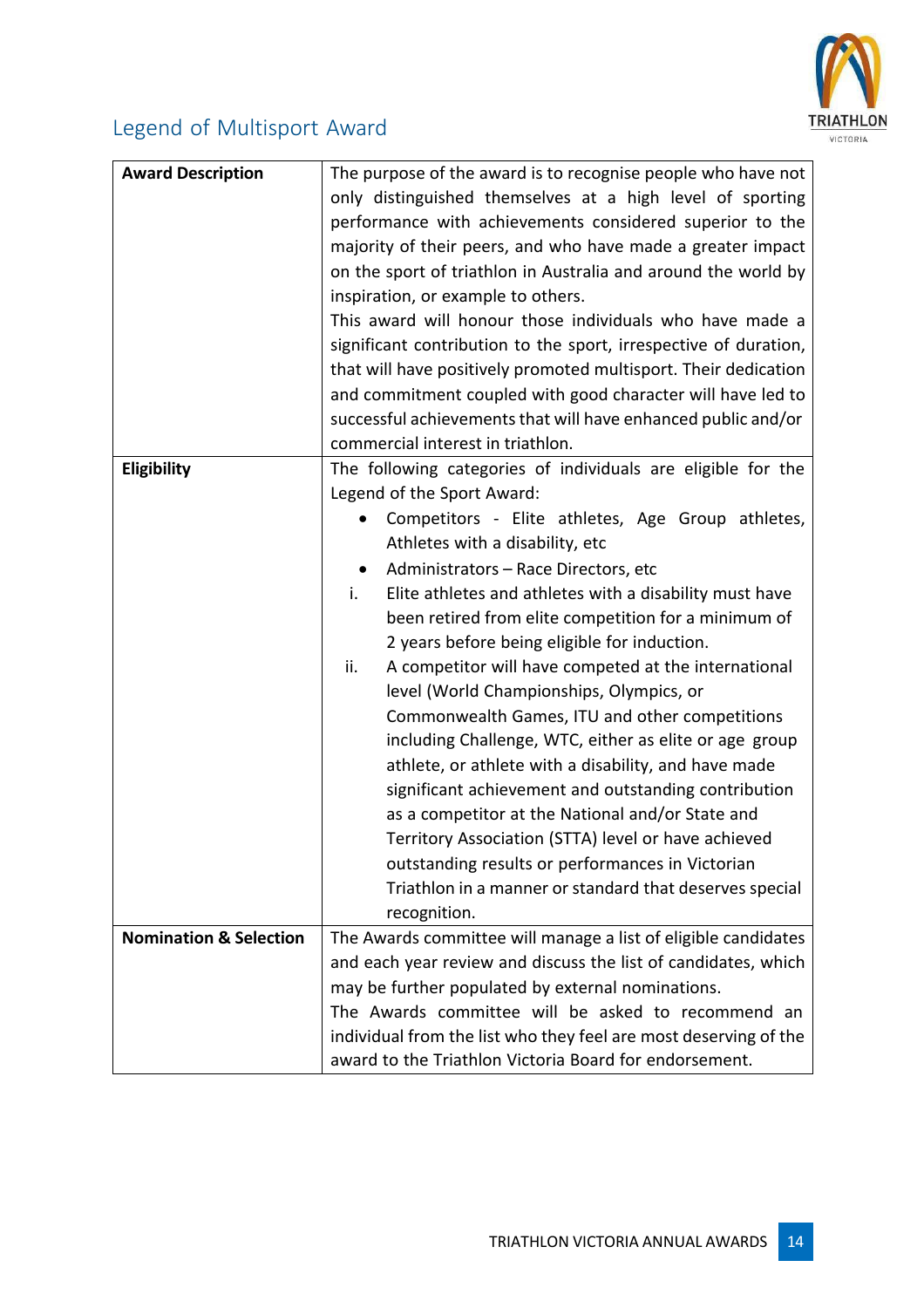

# Life Membership of Triathlon Victoria

| <b>Award Description</b> | Each year the Triathlon Victoria Board calls for nominations<br>from individual members, or member clubs, for persons to<br>be considered for Life Membership of the Association.                                                                                                                                                                     |
|--------------------------|-------------------------------------------------------------------------------------------------------------------------------------------------------------------------------------------------------------------------------------------------------------------------------------------------------------------------------------------------------|
|                          | Life membership is awarded to an individual who has<br>rendered distinguished or special service to triathlon in<br>Victoria and is likely to have been for an extended period.                                                                                                                                                                       |
|                          | Upon receipt of any such nominations the board will assess<br>and recommend to a 'general meeting' any person/s<br>deemed to have fulfilled these criteria.                                                                                                                                                                                           |
|                          | A resolution to confer life membership must be passed at a<br>'general meeting' with at least five (5) votes in favour. The<br>individual becomes a life member of the Association from<br>the time the resolution is passed at the 'general meeting'.                                                                                                |
|                          | A 'general meeting' of the Association is a meeting of<br>members of the Association convened in accordance with<br>Constitution and includes annual general meetings or<br>special general meetings. The Triathlon Victoria Annual<br>Awards are considered a special general meeting and<br>hence provide the opportunity for the bestowing of Life |
|                          | Membership.                                                                                                                                                                                                                                                                                                                                           |